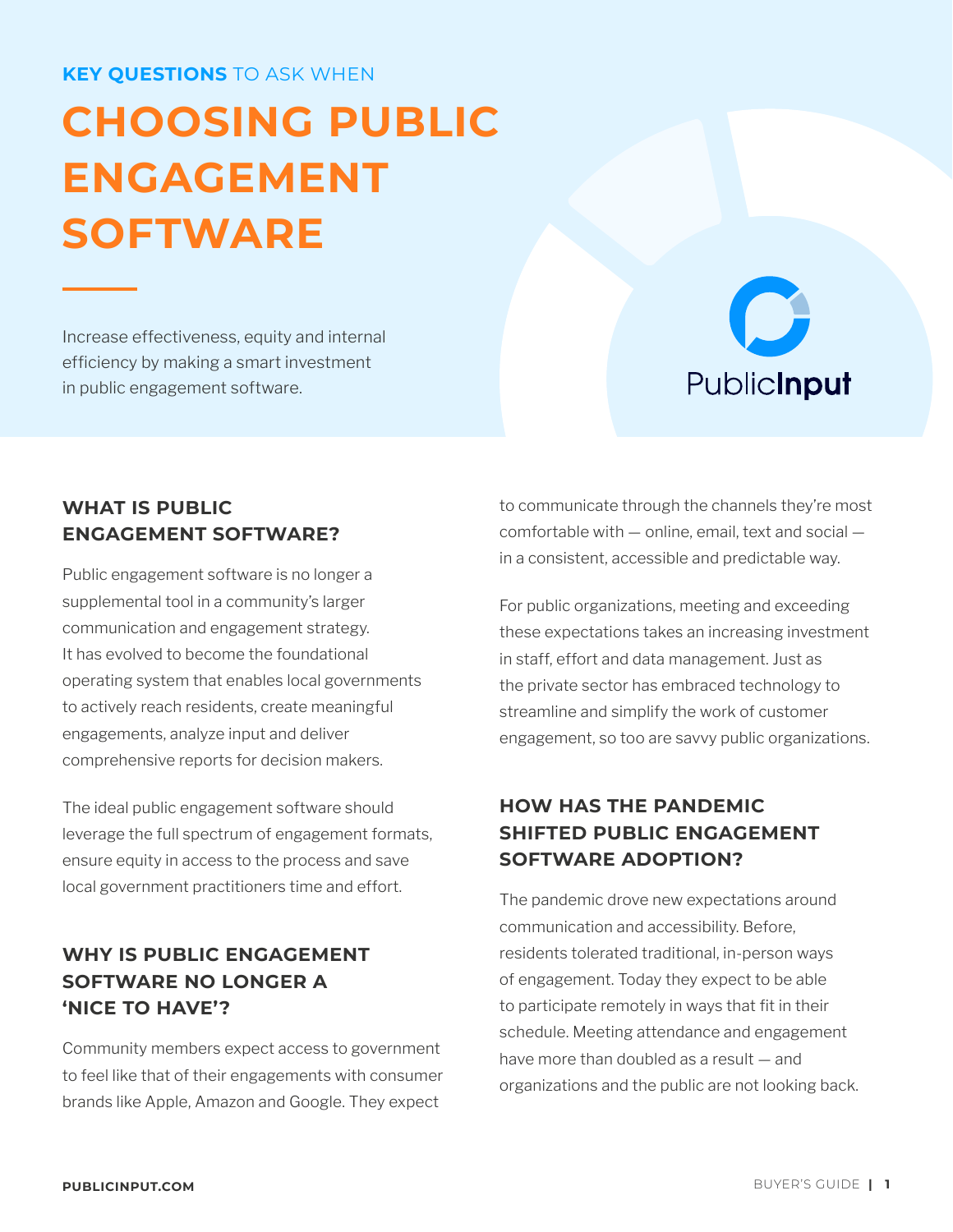

#### **WHAT IS THE ROLE OF ENGAGEMENT SOFTWARE IN IMPROVING PUBLIC SECTOR PROCESSES?**

Just as public engagement software is improving resident experiences with government, it's also improving how organizations demonstrate representative engagement to support decision makers.

As government organizations receive input on more channels (virtual meetings, surveys, social media, phone and email), it can be increasingly challenging to understand who they have heard from and more importantly, who they have not.

Forward thinking governments are shifting their approach to close the digital divide and demonstrate they've heard from the broader community. The right public engagement software supports this process by powering multiple means of reaching residents, the ability to easily understand what part of the community they represent and facilitating geo-targeted outreach to close the gaps when they arise. Organizations are leveraging platform technologies to manage this process from one central system-of-record to reduce complexity for staff, ensure resident data privacy and provide clear reporting for decision-makers.

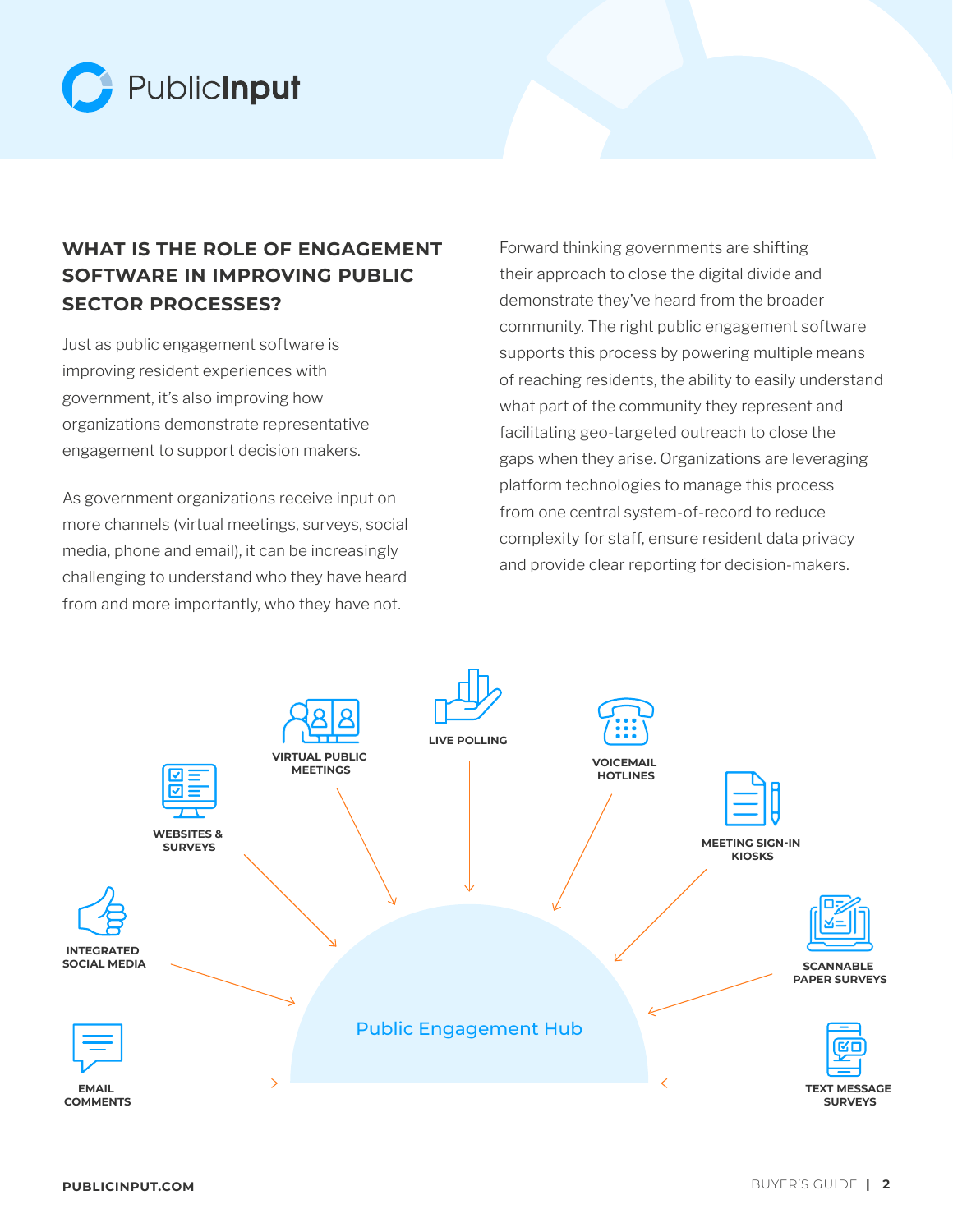

# **KEY QUESTIONS TO ASK BEFORE SELECTING PUBLIC ENGAGEMENT SOFTWARE**

#### **Does the solution give you the ability to engage the public through multiple formats?**

- $\Box$  Can residents participate online and offline and across all common channels?
- $\Box$  Can the software automatically capture public meeting participants and the comments they made?
- $\Box$  Will you know if a resident has already participated to avoid "ballot stuffing"?
- $\Box$  Can the software identify demographically who has engaged and where?

#### **Can you easily understand and demonstrate how representative public feedback was of your community?**

- $\Box$  Do reports have built-in benchmarks like census comparisons and Qualified Census Tracts?
- $\Box$  Can you easily measure participation in underrepresented groups, rural communities or areas of project impact?
- $\Box$  Can you easily track and visualize demographics and the geography of residents who did not participate?

#### **Do engagement opportunities create more meaningful feedback by providing context for residents?**

- $\Box$  Can you inform residents as they participate using dynamic and engaging content like video, imagery and educational documents?
- $\Box$  Do your visualizations include interactive feedback options like geospatial pins, lines and comment tags on a map?
- $\Box$  Do your participatory budgeting exercises effectively convey scarcity, trade offs and the hard decisions facing the community?
- $\Box$  Does the solution allow for qualitative feedback and provide the tools necessary to glean insights when lightning-rod topics yield high participation rates?

#### **Does the software store public engagement data in a central, secure location?**

- $\Box$  Does the software provide Personally Identifiable Information (PII) security and comply with the Consumer Privacy Act?
- $\Box$  Are you able to view and track participation history, down to the individual resident?
- $\Box$  Do residents have visibility to the data they've provided and can update it on their own?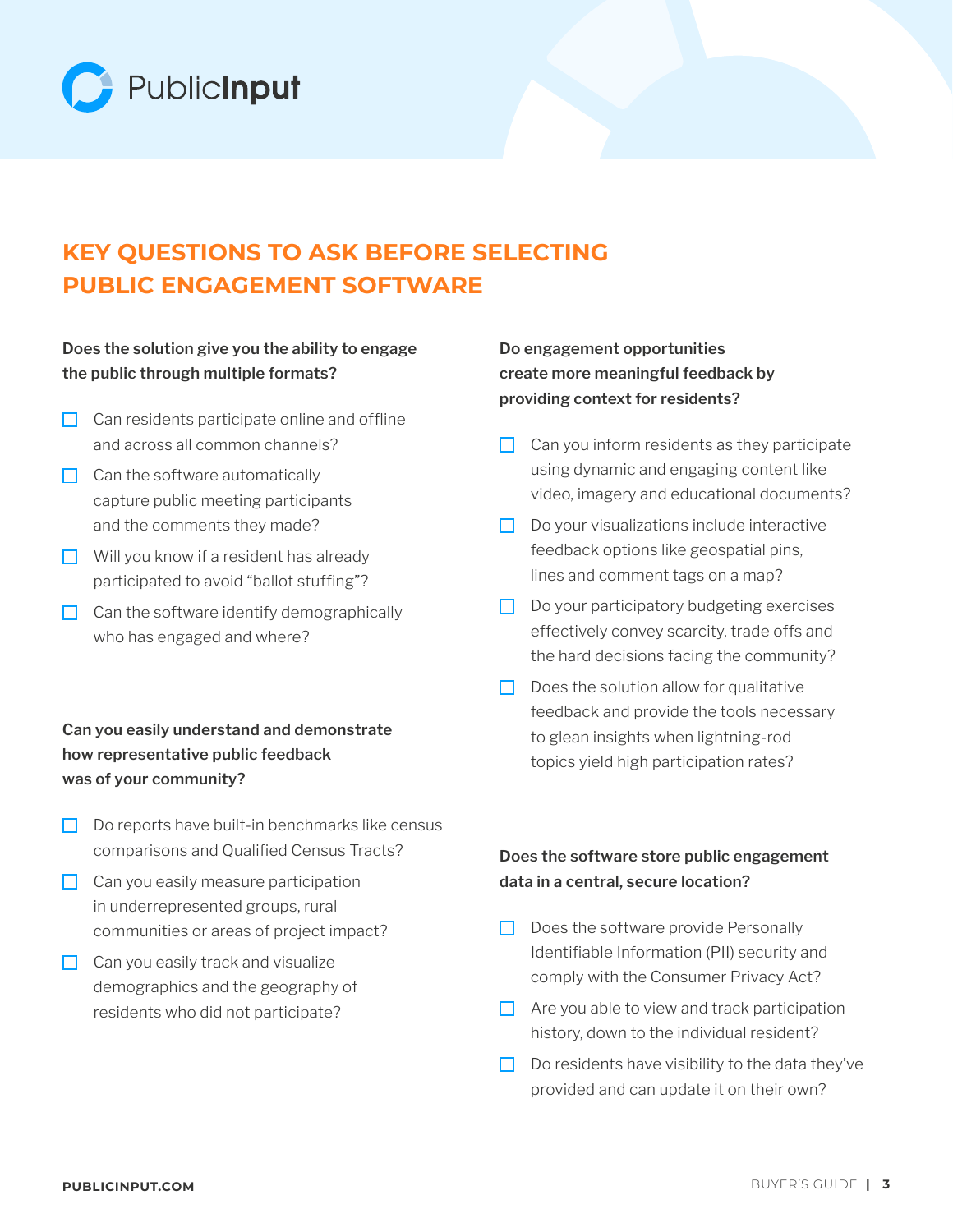

#### **Is the solution accessible and usable for all residents?**

- $\Box$  Does the solution include alternative formats for engagement (i.e. call-in phone lines and voicemail) for residents who do not have broadband Internet access or are among the almost 1 in 10 Americans who do not use the internet?
- $\Box$  Can content be easily translated and tailored for local dialect, including alt-text for images, to ensure equitable access for ESL residents?
- $\Box$  Does the software regularly audit itself for compliance with Web Content Accessibility Guidelines (WCAG)?

#### **Is the software designed to give consultants working with your organization a great experience?**

- $\Box$  Does the software provide multiple levels of administrative access for consultants to collaborate with staff or take the lead on projects?
- $\Box$  Are consultants using the software able to customize their reports without your involvement?
- $\Box$  Can the software provider connect you to an ecosystem of consultants with proven expertise using their software?

#### **Will you be responsible for driving adoption and will you have dedicated training and professional services?**

- $\Box$  Does the company's training and customer success team have a background in government, public engagement experience and a firsthand understanding of your needs?
- $\Box$  Does the company provide on-demand time with engagement practitioners and professional consultants?
- $\Box$  Will you have access to thousands of example projects and surveys used by organizations like yours?

#### **Is the software easy to use for both your team and for your residents?**

- $\Box$  Does the software allow residents to instantly participate with no sign-in, username or password required?
- $\Box$  Are you able to recreate the same engagement experience across formats like text-toparticipate surveys and website surveys to collect uniform public input data?
- $\Box$  Does the software make it easy to follow up with residents via email or text and catalog your communication efforts?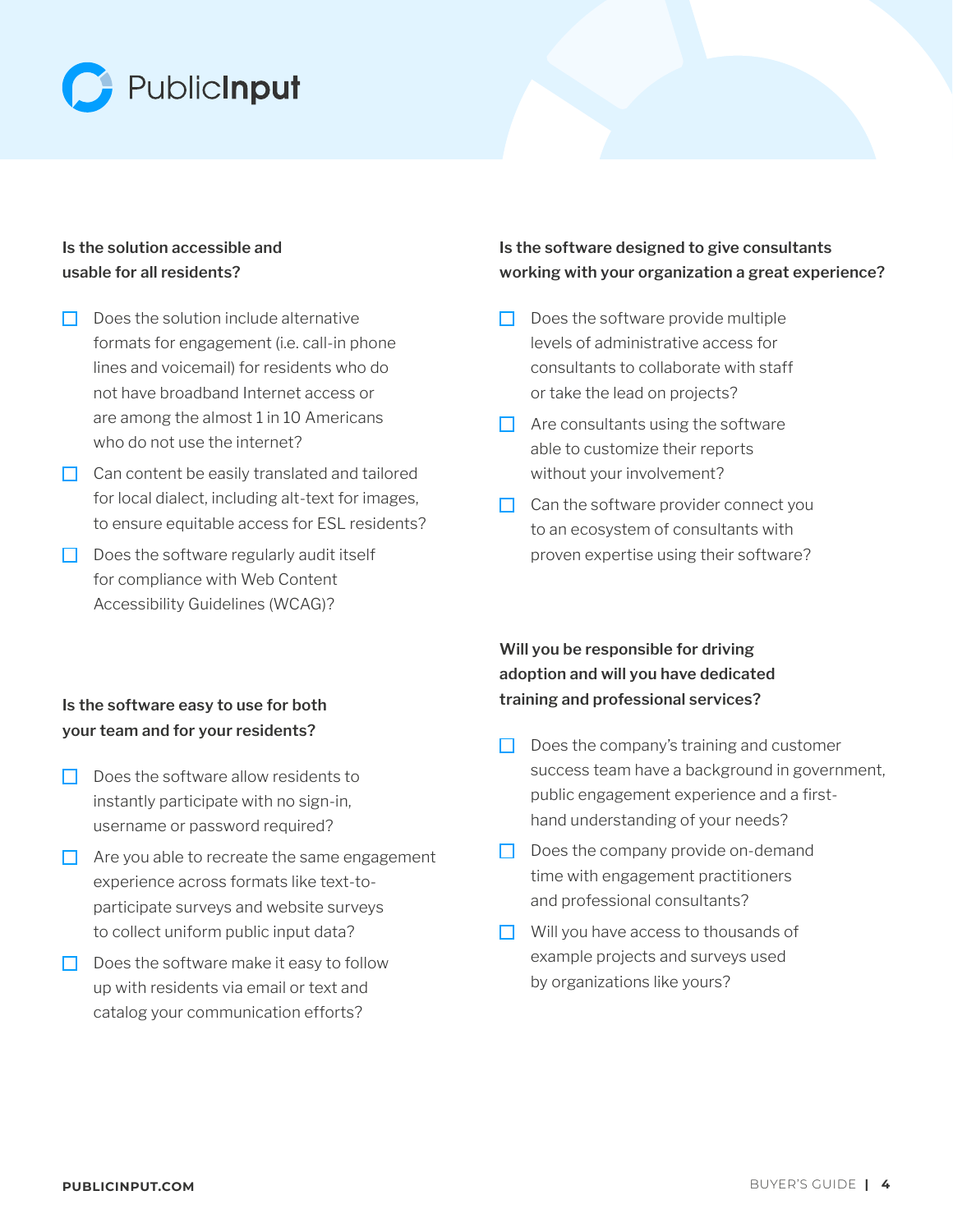

**PUBLIC ENGAGEMENT SOFTWARE DESIGNED BY PUBLIC SERVANTS FOR PUBLIC SERVANTS.**

#### **OUR MISSION**

# PublicInput's mission is to create a more collaborative democracy through technology.

To do this, we enable local governments to manage the broader public engagement process, not just a singular aspect. That's why we've focused our efforts on creating an all-in-one platform that streamlines projects from beginning to end and builds public trust over time.

#### **OUR PROMISES**

## Make it easy

for government organizations to use public engagement best practices through technology.

#### **2 1 3**

### Maintain a central system

of record that government organizations can use to deeply understand who their residents are and what they have to say.

# Unlock the ability

for government organizations to make truly representative decisions that they can confidently stand behind.